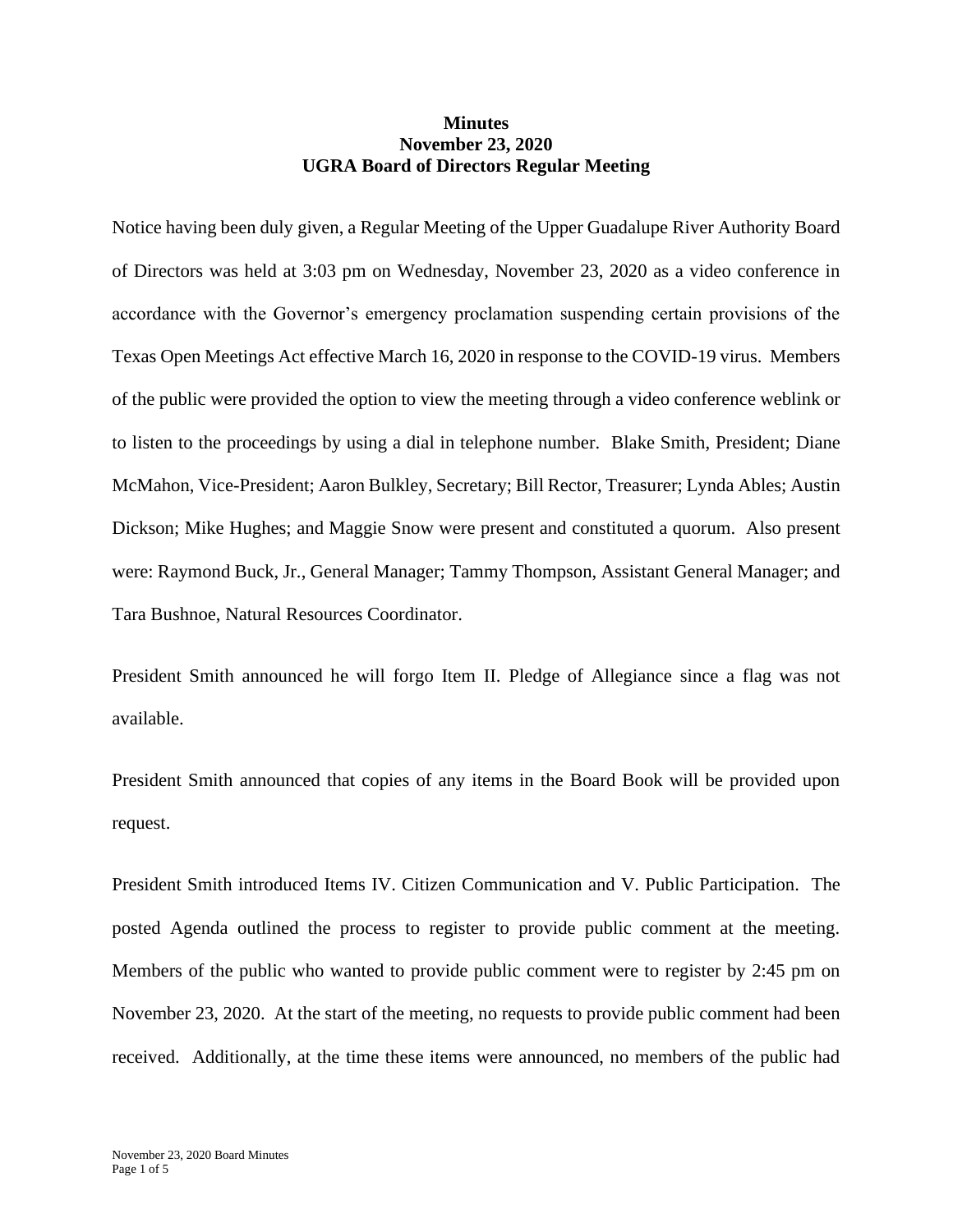joined the meeting via video conference or telephone. Therefore, there were no comments or questions from the public.

President Smith introduced Item VI. A. Minutes of the Regular Meeting of September 23, 2020. Director Rector moved to approve the Minutes of the Regular Meeting of September 23, 2020. Director Ables seconded the motion. There being no discussion, President Smith called for a vote. The Minutes of the Regular Meeting of September 23, 2020 were approved by a unanimous vote. President Smith introduced Item VI. B. Financial Report for the Months Ended September 30, 2020. Mr. Buck, Jr. presented a summary of the financial report and highlighted various revenue and expense accounts. Director Bulkley moved to approve the Financial Report for the Months Ended September 30, 2020. Director Dickson seconded the motion. There being no discussion, President Smith called for a vote. The Financial Report for the Months Ended September 30, 2020 was approved by a unanimous vote. President Smith introduced Item VI. C. Financial Report for the Months Ended October 31, 2020. Mr. Buck, Jr. presented a summary of the financial report and highlighted various revenue and expense accounts. Director Bulkley moved to approve the Financial Report for the Months Ended October 31, 2020. Director Hughes seconded the motion. There being no discussion, President Smith called for a vote. The Financial Report for the Months Ended October 31, 2020 was approved by a unanimous vote. President Smith introduced Item VI. D. Quarterly Investment Report for Quarter Ended September 30, 2020. Mr. Buck, Jr. presented the investment report to the Board and provided additional updates since the report was compiled. Director Ables moved to approve the Quarterly Investment Report for the Quarter Ended September 30, 2020. Director Rector seconded the motion. There being no discussion, President Smith called for a vote. The Quarterly Investment Report for the Quarter Ended September 30, 2020 was approved by a unanimous vote. President Smith introduced Item VI. E. Setting 2021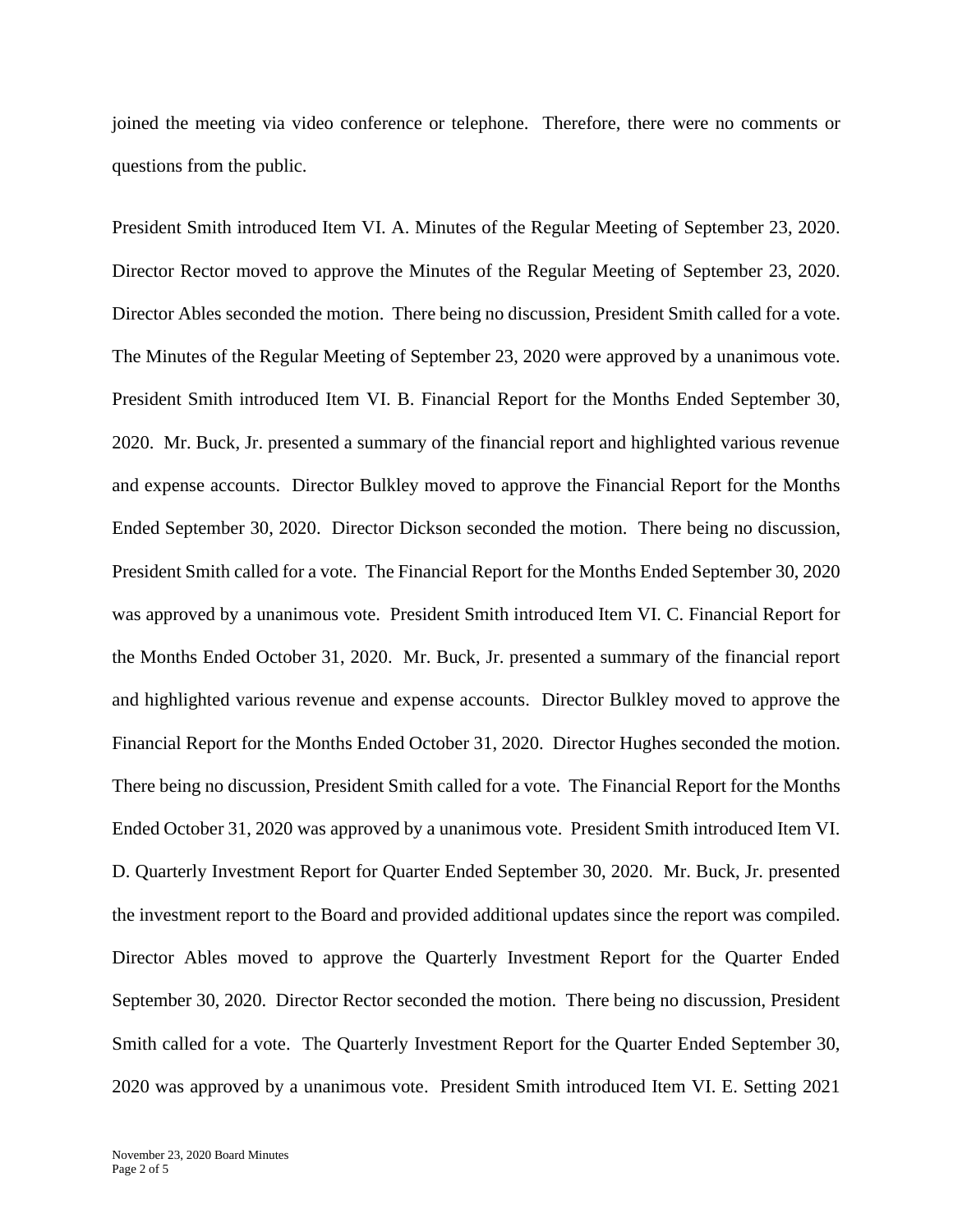Official Holidays. Mr. Buck, Jr. presented a summary of the 2021 holidays compared to other local entities. Director Hughes moved to approve Resolution No. 2020-26 Setting 2021 Official Holidays. Director Snow seconded the motion. There being no discussion, President Smith called for a vote. Resolution No. 2020-26 was approved by a unanimous vote. President Smith introduced Item VI. F. Setting Dates and Times of Regular 2021 Board Meetings. Mr. Buck, Jr. presented the dates and times of the Regular 2021 Board Meetings. General discussion followed. Director Dickson moved to approve Resolution No. 2020-27 Setting Dates and Times of the Regular 2021 Board Meetings. Director Snow seconded the motion. There being no further discussion, President Smith called for a vote. Resolution No. 2020-27 was approved by a unanimous vote.

President Smith introduced Item VII. Presentation and Discussion of Committee Reports. The following is a summary of the committee reports:

- A. Executive Committee:
	- President Smith provided the following committee updates:
		- o Met on November 12, 2020 and discussed items regarding the Agenda.
		- o Discussed items on the Agenda.
- B. Outreach and Education Committee:
	- Ms. Bushnoe gave the following committee updates:
		- o Update on outreach activities since last Board Meeting.
		- o Met on October 19, 2020 to discuss items regarding program planning.
		- o Application Update for Large Rainwater System Incentive Program.
	- Ms. Bushnoe reported that the rainwater catchment system rebate program funded 11 applications since the last Board Meeting. Since the beginning of the program in March 2011, a total of 507 applications have been funded for \$26,803. To date in FY21, a total of 4 applications have been funded for \$557.
- C. Water Enhancement Program Committee:
	- Director Rector provided the following committee updates:
		- o Met on October 15, 2020 (ZOOM) to discuss items regarding program planning and evaluation of the water and sediment control basin program.
		- o K-9 update presentation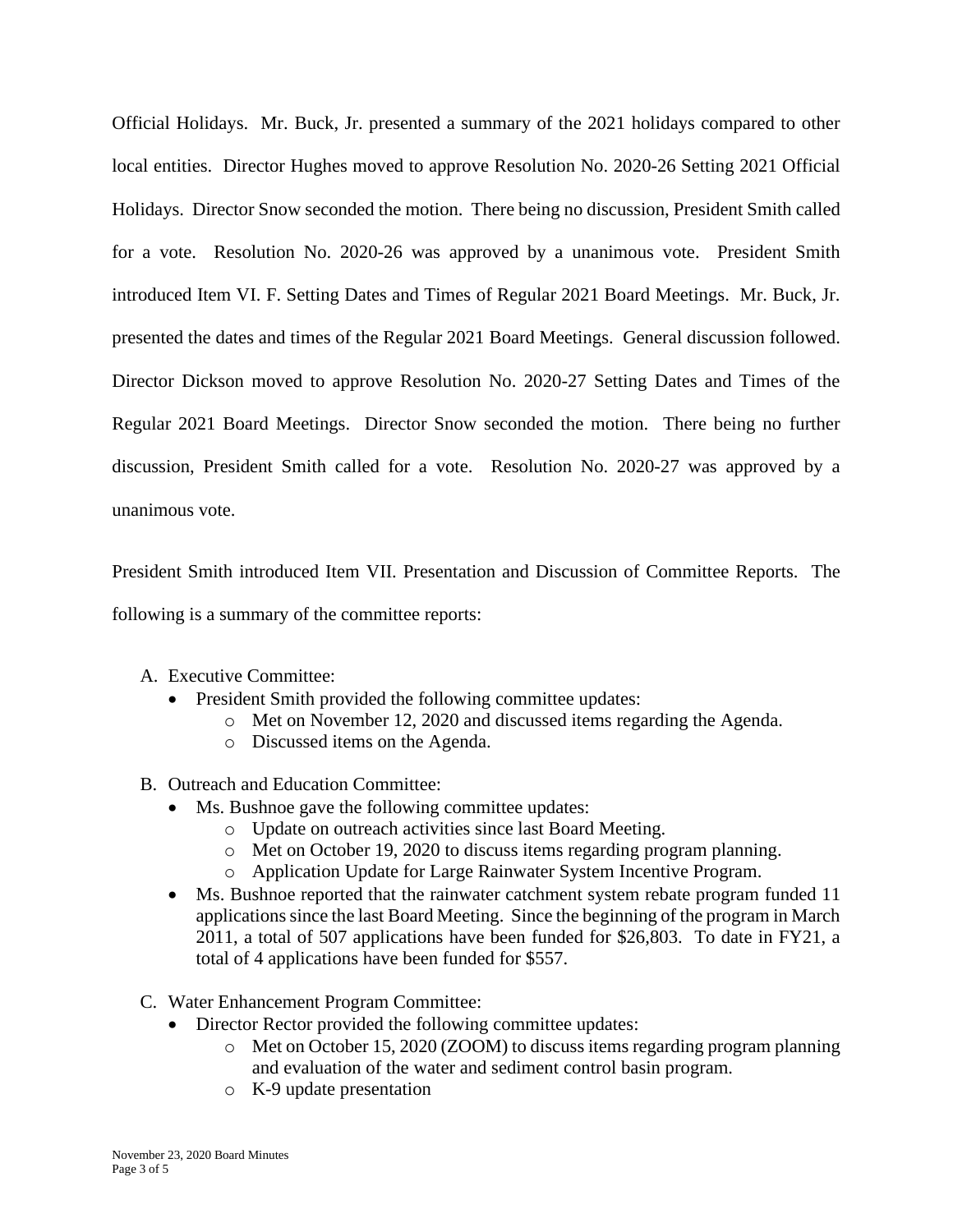- o Director Bulkley presented the FY20 Feral Hog Bounty Program Summary
- o Director Hughes presented the Potential Procedure for Evaluating Water and Sediment Control Basins
	- Ms. Bushnoe presented a flood mitigation analysis of the Water and Sediment Control Basins
- Mr. Buck, Jr. reported that the water enhancement through brush management cost share program funded 17 applications for reimbursement since the last Board Meeting. Since the beginning of the program in January 2010, a total of 155 applications have been funded for \$492,139 and treated approximately 13,100 acres. To date in FY21, 7 applications have been funded for \$29,118 and treated approximately 613 acres.
- D. Watershed Stewardship Committee:
	- Director Bulkley provided the following committee updates:
		- o Met on October 21, 2020 to discuss items regarding program planning
			- General discussion followed
- E. Guadalupe-Blanco River Trust
	- Director McMahon gave a report on the ZOOM GBRT board meeting.

President Smith introduced Item VIII. Strategy Development Discussion for Programs/Projects to be Considered in 2021 and presented ideas discussed during Executive Committee. General discussion followed. It was the consensus of the Board that a workshop will be held in 2021 to discuss action plans for specific projects. No action was taken as this was a discussion item only.

President Smith introduced Item IX. Annual UGRA Investment Policy Review. Mr. Buck, Jr. presented the details of the annual investment policy to the Board. Director Bulkley moved to approve Resolution No. 2020-28 acknowledging review and acceptance of the Investment Policy on November 18, 2020. Director Hughes seconded the motion. There being no discussion, President Smith called for a vote. Resolution No. 2020-28 was approved by a unanimous vote.

President Smith introduced Item X. Authorize the Upper Guadalupe River Authority (UGRA) to serve as the political subdivision for the sixth cycle of regional water planning (2021-2026) for the Plateau Water Planning Group "Region J". Mr. Buck, Jr. presented the details to the Board. Director Rector moved to approve Resolution No. 2020-29 authorizing the Upper Guadalupe River